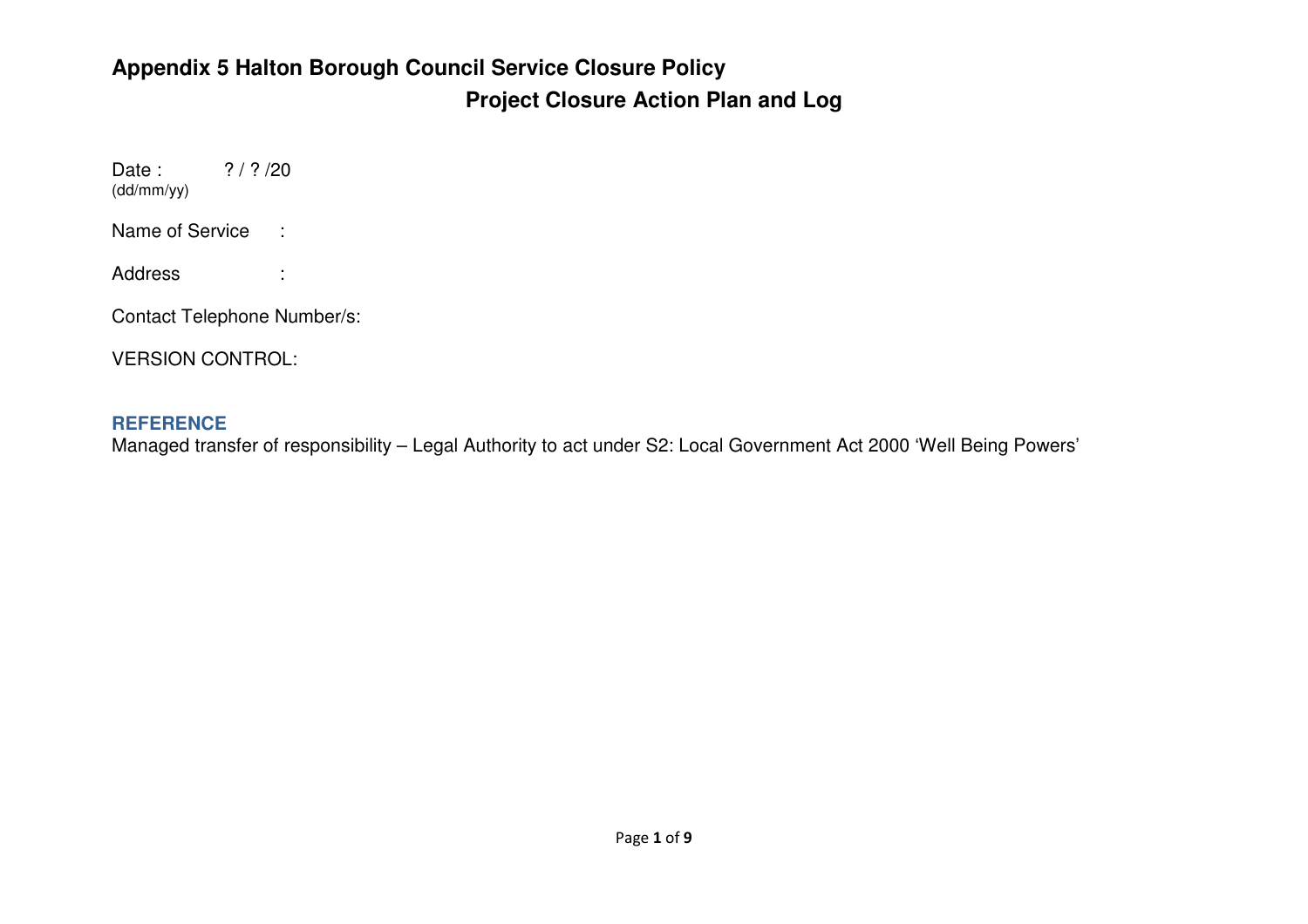#### **OVERVIEW OF PROFESSIONALS INVOLVED IN THE HOME CLOSURE**

| <b>NAME &amp; DESIGNATION</b>                                  | <b>CONTACT DETAILS</b> |
|----------------------------------------------------------------|------------------------|
| Owner of Service:                                              |                        |
| <b>DASS Lead</b>                                               |                        |
| Project Lead/s (with responsibility for completing this form): |                        |
| CQC Inspector:                                                 |                        |
| <b>HBC Legal:</b>                                              |                        |
| Halton Accountable Lead:                                       |                        |
| <b>NHS Halton CCG Lead:</b>                                    |                        |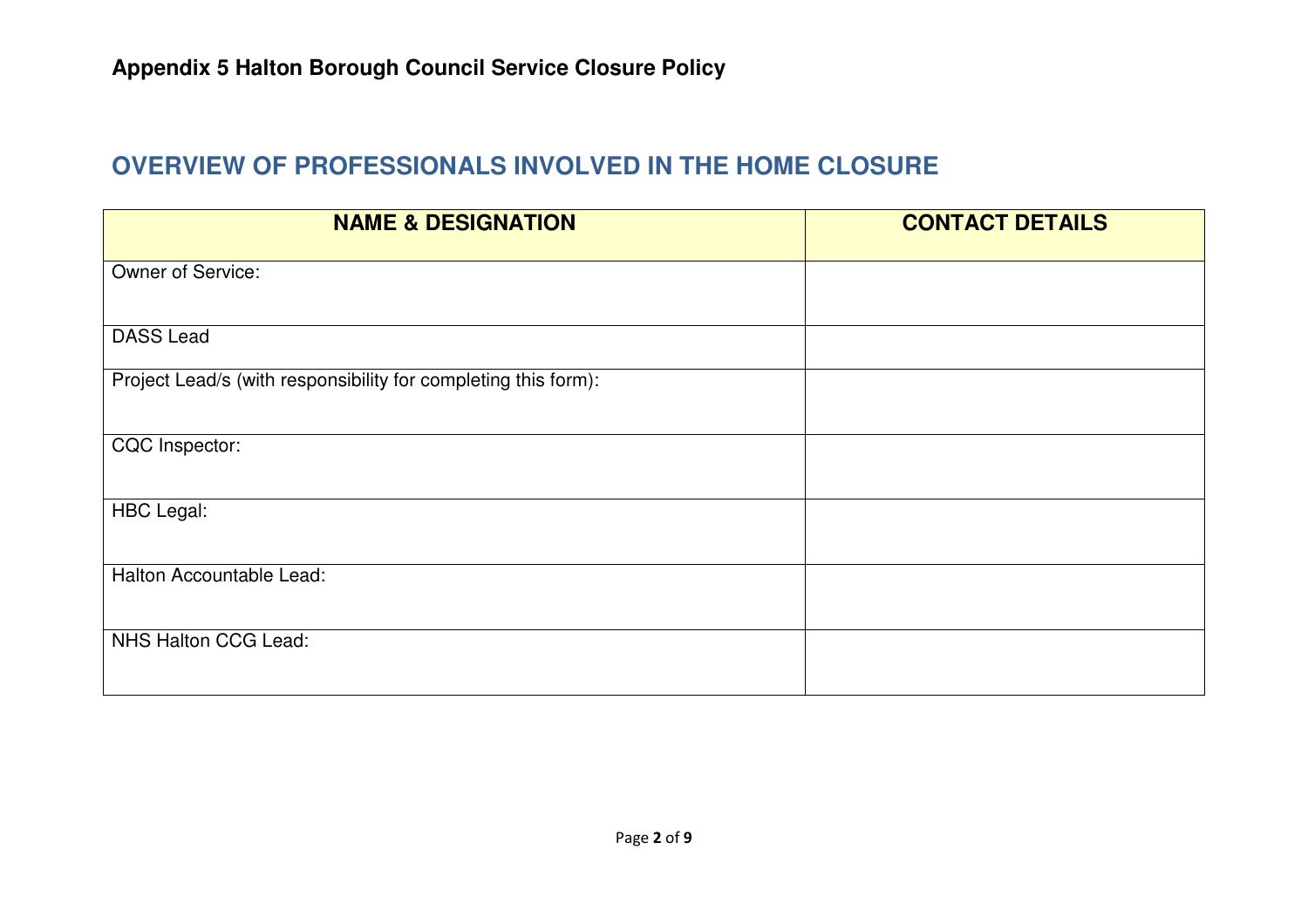#### **Appendix 5 Halton Borough Council Service Closure Policy OVERVIEW OF SERVICE USERS IN THE HOME:**

| <b>SERVICE USER</b> | <b>DATE</b><br><b>OF</b><br><b>BIRTH</b><br>(dd/mm/yy<br>yy) | <b>RESPONSIBLE</b><br><b>FUNDING</b><br><b>AUTHORITIES:</b><br><b>CONTACT DETAILS</b> | <b>NAMED 'OTHER LOCAL</b><br><b>AUTHORITY' SENIOR</b><br><b>MANAGER:</b><br><b>CONTACT DETAILS</b><br>(Only if Non Halton) | <b>DATE RISK /</b><br><b>ASSESSMENT</b><br><b>COMPLETED</b><br>(dd/mm/yyyy) | <b>DATE</b><br><b>INVENTORY</b><br><b>COMPLETED</b><br>(dd/mm/yyyy) | <b>TRANSFER</b><br><b>DATE (State</b><br><b>Actual or</b><br><b>Proposed)</b><br>(dd/mm/yyyy) |
|---------------------|--------------------------------------------------------------|---------------------------------------------------------------------------------------|----------------------------------------------------------------------------------------------------------------------------|-----------------------------------------------------------------------------|---------------------------------------------------------------------|-----------------------------------------------------------------------------------------------|
|                     |                                                              |                                                                                       |                                                                                                                            |                                                                             |                                                                     |                                                                                               |
|                     |                                                              |                                                                                       |                                                                                                                            |                                                                             |                                                                     |                                                                                               |
|                     |                                                              |                                                                                       |                                                                                                                            |                                                                             |                                                                     |                                                                                               |
|                     |                                                              |                                                                                       |                                                                                                                            |                                                                             |                                                                     |                                                                                               |
|                     |                                                              |                                                                                       |                                                                                                                            |                                                                             |                                                                     |                                                                                               |
|                     |                                                              |                                                                                       |                                                                                                                            |                                                                             |                                                                     |                                                                                               |
|                     |                                                              |                                                                                       |                                                                                                                            |                                                                             |                                                                     |                                                                                               |
|                     |                                                              |                                                                                       |                                                                                                                            |                                                                             |                                                                     |                                                                                               |
|                     |                                                              |                                                                                       |                                                                                                                            |                                                                             |                                                                     |                                                                                               |
|                     |                                                              |                                                                                       |                                                                                                                            |                                                                             |                                                                     |                                                                                               |
|                     |                                                              |                                                                                       |                                                                                                                            |                                                                             |                                                                     |                                                                                               |
|                     |                                                              |                                                                                       |                                                                                                                            |                                                                             |                                                                     |                                                                                               |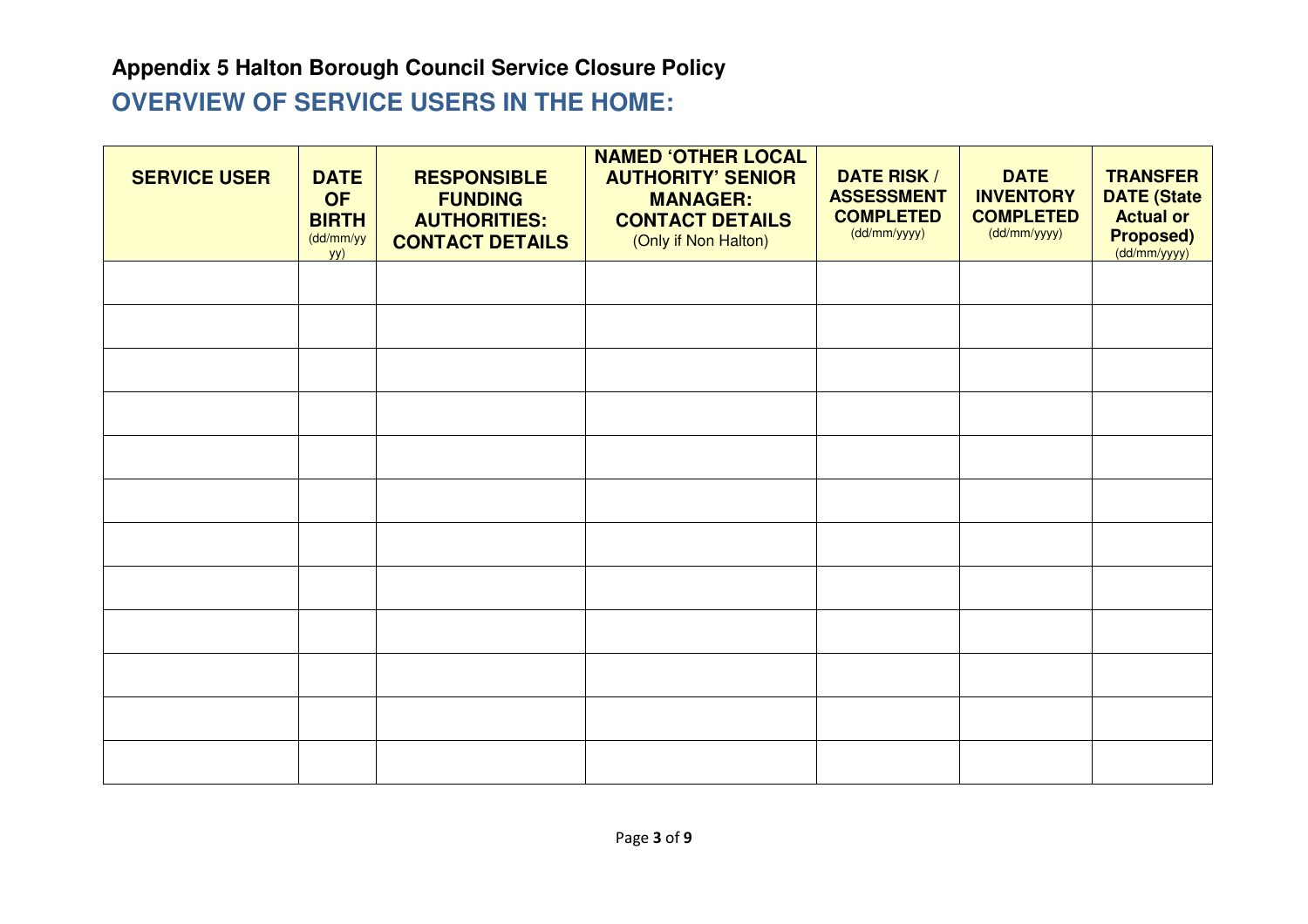| <b>OBJECTIVE</b>                                                   | <b>BY WHOM</b> | <b>TIMESCALE</b> | <b>COMMENTARY</b> |
|--------------------------------------------------------------------|----------------|------------------|-------------------|
| <b>Risk Plan</b>                                                   |                |                  |                   |
| Confirm Actions taken to support                                   |                |                  |                   |
| provider                                                           |                |                  |                   |
| Confirm HBC legal view on closure                                  |                |                  |                   |
|                                                                    |                |                  |                   |
| Collate details of all Halton service                              |                |                  |                   |
| users                                                              |                |                  |                   |
| Confirm reviews requires/action                                    |                |                  |                   |
| reviews                                                            |                |                  |                   |
| Confirm contract requirements                                      |                |                  |                   |
|                                                                    |                |                  |                   |
| Prepare communications briefings<br>(see Appendix 4 Communications |                |                  |                   |
| Checklist)                                                         |                |                  |                   |
| Confirm local voids and vacancies                                  |                |                  |                   |
|                                                                    |                |                  |                   |
| Meet with DASS Lead to confirm                                     |                |                  |                   |
| actions                                                            |                |                  |                   |
| Arrange independent advocacy for                                   |                |                  |                   |
| those who may require                                              |                |                  |                   |
| Inform CQC of decisions                                            |                |                  |                   |
|                                                                    |                |                  |                   |
| Schedule meetings with Service                                     |                |                  |                   |
| owners                                                             |                |                  |                   |
| <b>Staffing (on-going)</b>                                         |                |                  |                   |
|                                                                    |                |                  |                   |
| Confirm Responsible Manager                                        |                |                  |                   |
| supervision arrangements                                           |                |                  |                   |
|                                                                    |                |                  |                   |
| On-going review of staffing needs of<br>home (care and ancillary)  |                |                  |                   |
|                                                                    |                |                  |                   |
|                                                                    |                |                  |                   |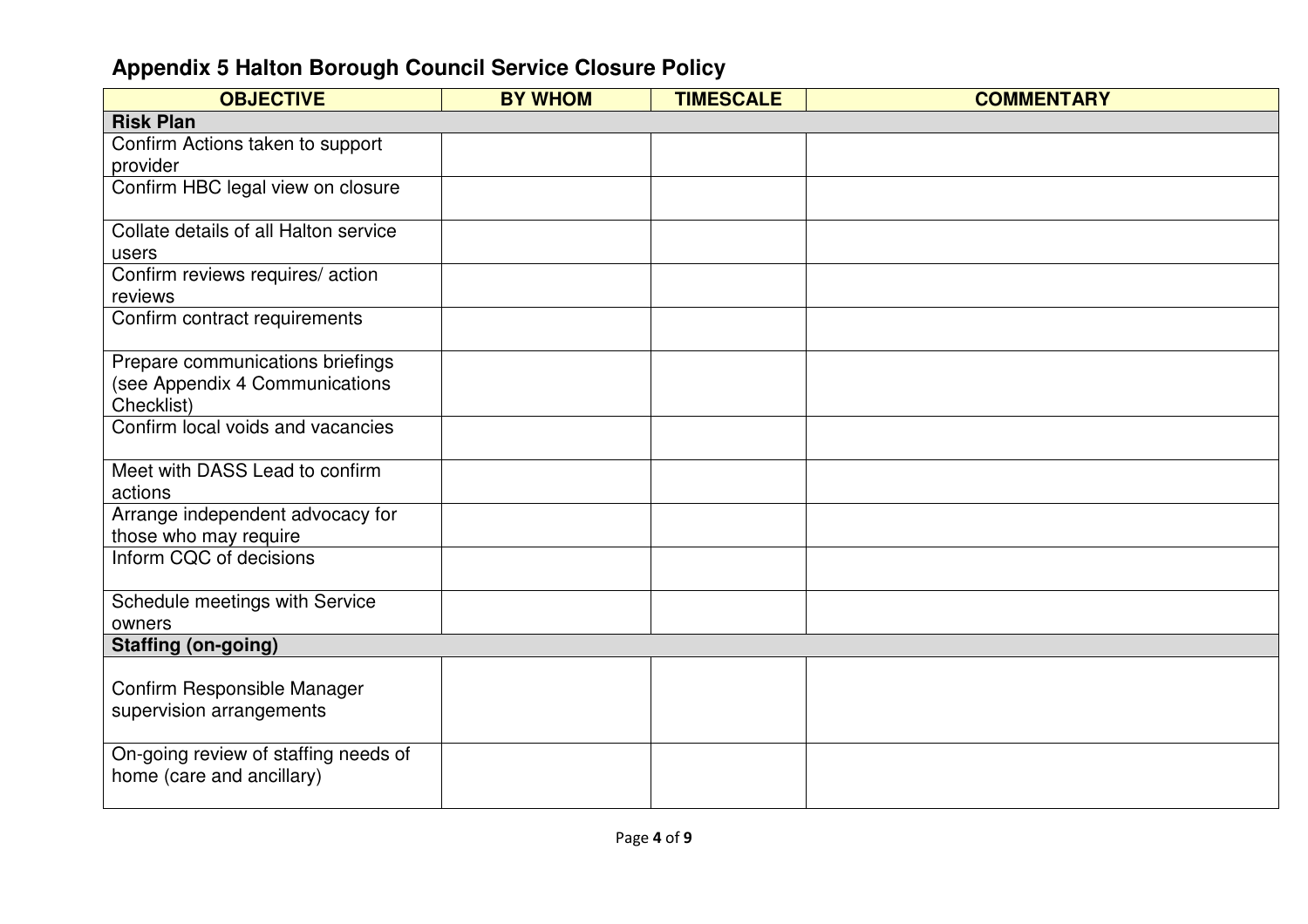| <b>OBJECTIVE</b>                                                                                       | <b>BY WHOM</b> | <b>TIMESCALE</b> | <b>COMMENTARY</b> |
|--------------------------------------------------------------------------------------------------------|----------------|------------------|-------------------|
| <b>Responsibility for Commissioning</b><br>staffing to cover for any shortfall                         |                |                  |                   |
| Responsibility for rotas, supervision<br>and personnel related queries/actions<br>e.g. leave, sickness |                |                  |                   |
| Out of hours/on call senior<br>management cover                                                        |                |                  |                   |
| <b>Finance</b>                                                                                         |                |                  |                   |
| Agreement for Provision of funding<br>stream for managed period                                        |                |                  |                   |
| Staffing                                                                                               |                |                  |                   |
| Food                                                                                                   |                |                  |                   |
| Service Users Personal Allowance                                                                       |                |                  |                   |
| Utilities/services                                                                                     |                |                  |                   |
| Property/buildings insurance                                                                           |                |                  |                   |
| Petty Cash                                                                                             |                |                  |                   |
| <b>Maintaining existing service</b>                                                                    |                |                  |                   |
| Inventory to be completed with<br>Proprietor at start of managed period                                |                |                  |                   |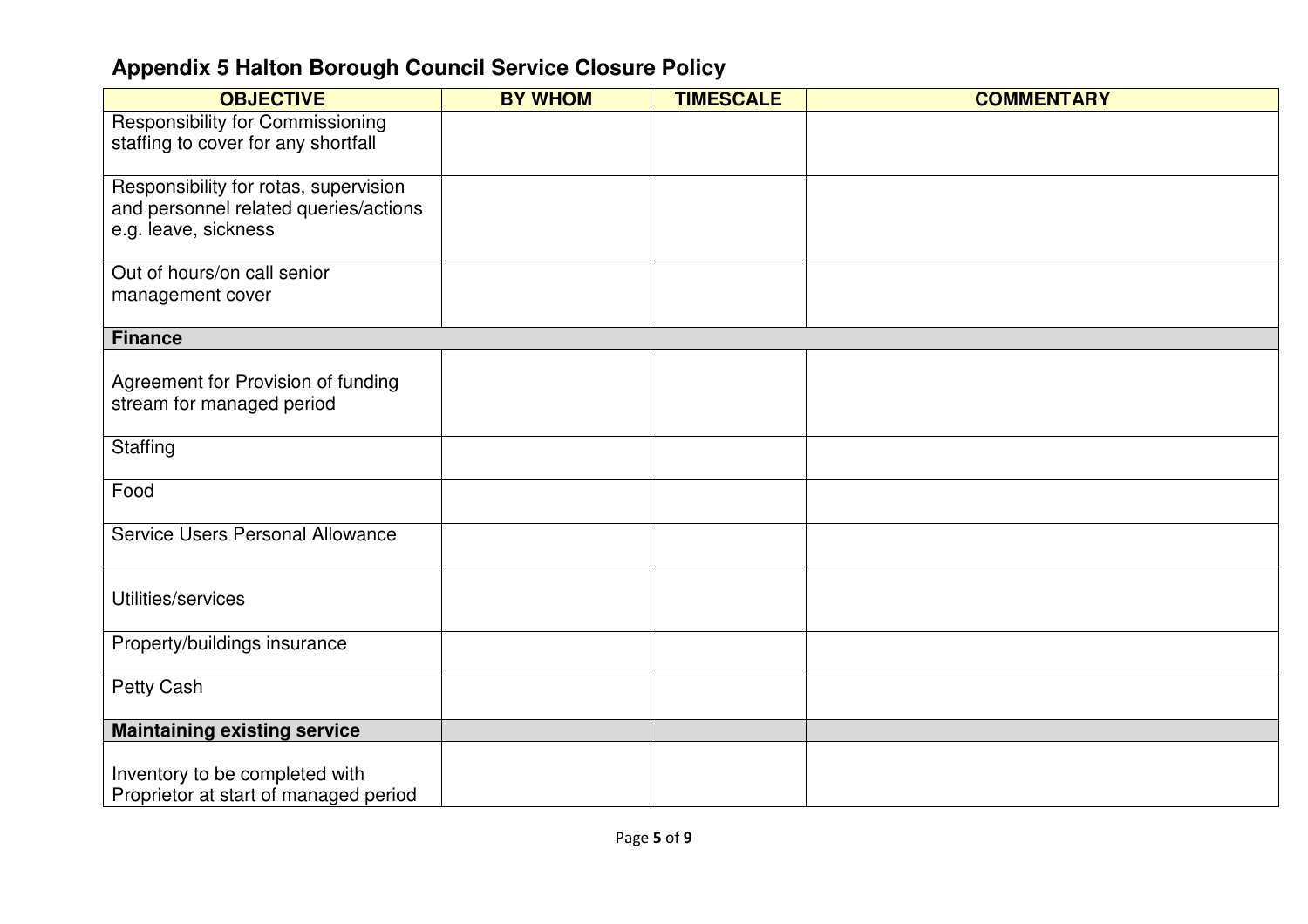| <b>OBJECTIVE</b>                                                             | <b>BY WHOM</b> | <b>TIMESCALE</b> | <b>COMMENTARY</b> |
|------------------------------------------------------------------------------|----------------|------------------|-------------------|
|                                                                              |                |                  |                   |
| Proposed agreement between                                                   |                |                  |                   |
| Proprietor and LA re terms of                                                |                |                  |                   |
| reference for managed period                                                 |                |                  |                   |
| Running activity and finance logs (to                                        |                |                  |                   |
| commence at point of handover until                                          |                |                  |                   |
| end of managed period)                                                       |                |                  |                   |
| Handover of Home related information                                         |                |                  |                   |
| to include – Staff records, Staff rotas,                                     |                |                  |                   |
| suppliers of Goods/Services,                                                 |                |                  |                   |
| Insurance cover, any planned facilities<br>maintenance during managed period |                |                  |                   |
|                                                                              |                |                  |                   |
| Communication with service users,                                            |                |                  |                   |
| relatives and other Local Authorities                                        |                |                  |                   |
|                                                                              |                |                  |                   |
| <b>Risk assessments for Environment</b>                                      |                |                  |                   |
| Risk assessments for service users                                           |                |                  |                   |
|                                                                              |                |                  |                   |

| <b>OBJECTIVE</b>                                                                                                                   | <b>BY WHOM</b> | <b>TIMESCALE</b> | <b>COMMENTARY</b> |
|------------------------------------------------------------------------------------------------------------------------------------|----------------|------------------|-------------------|
| Engagement with health professionals<br>e.g. DN/CPN/GP                                                                             |                |                  |                   |
| Handover of all resident related<br>information e.g. care plans, medication<br>charts, health records, relative contact<br>details |                |                  |                   |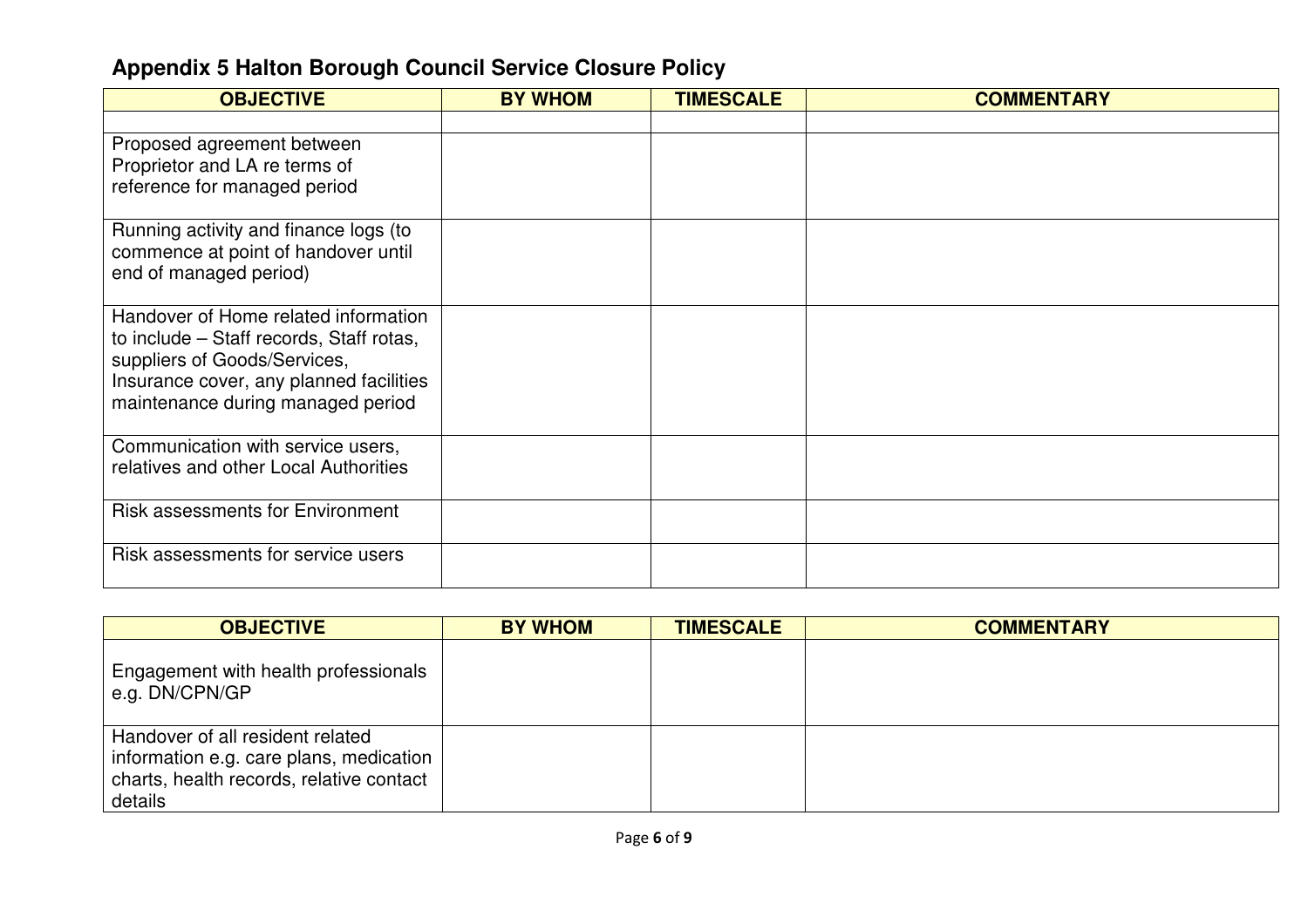| <b>OBJECTIVE</b> | <b>BY WHOM</b> | <b>TIMESCALE</b> | <b>COMMENTARY</b> |
|------------------|----------------|------------------|-------------------|
|                  |                |                  |                   |

#### **IDENTIFICATION OF NEW PLACEMENTS**

| <b>OBJECTIVE</b>                                                     | <b>BY WHOM</b>                        | <b>TIMESCALE</b> | <b>COMMENTARY</b> |
|----------------------------------------------------------------------|---------------------------------------|------------------|-------------------|
| <b>Halton Funded Service Users</b>                                   |                                       |                  |                   |
| Information on local vacancies via<br>placement officer              |                                       |                  |                   |
| <b>Updating Community Care</b><br><b>Assessment by Care Managers</b> |                                       |                  |                   |
| <b>Detailed Community Care Assessment</b><br>to placement officer    |                                       |                  |                   |
| Inventory of personal effects                                        |                                       |                  |                   |
| Communication with service user and<br>relations                     |                                       |                  |                   |
| Liaison/updating Transfer Coordinator                                |                                       |                  |                   |
| <b>Non Halton LA Funded Service Users</b>                            |                                       |                  |                   |
| Identification of named manager and<br>communication                 | <b>Halton Transfer</b><br>Coordinator |                  |                   |
| <b>Updating Community Care</b><br>Assessment                         |                                       |                  |                   |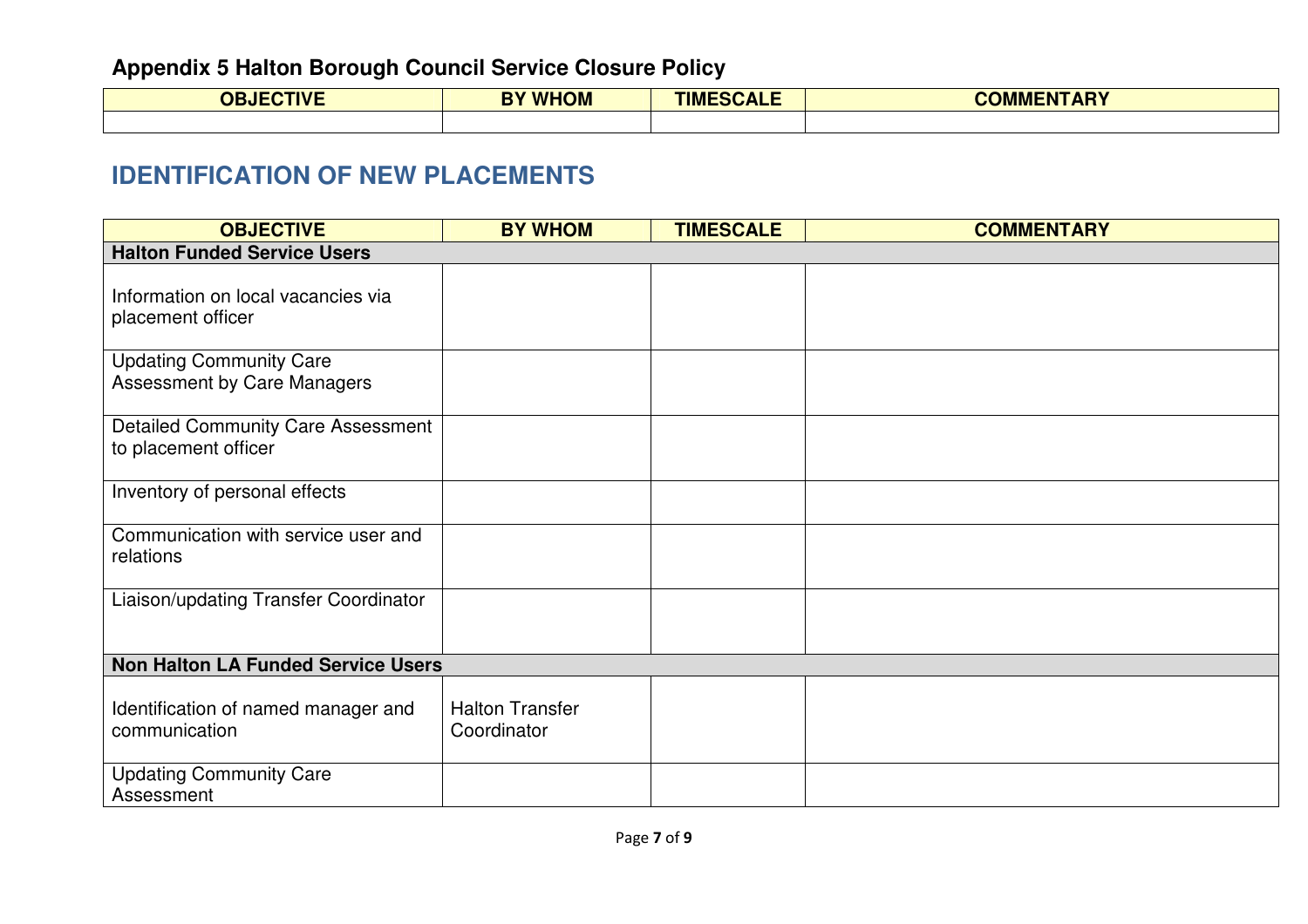| <b>OBJECTIVE</b>                                                             | <b>BY WHOM</b> | <b>TIMESCALE</b> | <b>COMMENTARY</b> |
|------------------------------------------------------------------------------|----------------|------------------|-------------------|
|                                                                              |                |                  |                   |
| Identification of vacancies                                                  |                |                  |                   |
| Inventory of personal effects                                                |                |                  |                   |
| Communication with Service User and<br>relatives                             |                |                  |                   |
| Liaison with Transfer Coordinator                                            |                |                  |                   |
| <b>Self-Funding Service Users</b>                                            |                |                  |                   |
| Allocation of Care Manager for<br>completion of Community Care<br>Assessment |                |                  |                   |
| Assistance and advice re placements                                          |                |                  |                   |
| Inventory of personal effects                                                |                |                  |                   |
| Liaison with Transfer Coordinator                                            |                |                  |                   |
| Completion of closing inventory of the<br>home                               |                |                  |                   |
| Communication with CQC re detail of<br>closure                               |                |                  |                   |
| On site Closure meeting with<br>Proprietor                                   |                |                  |                   |